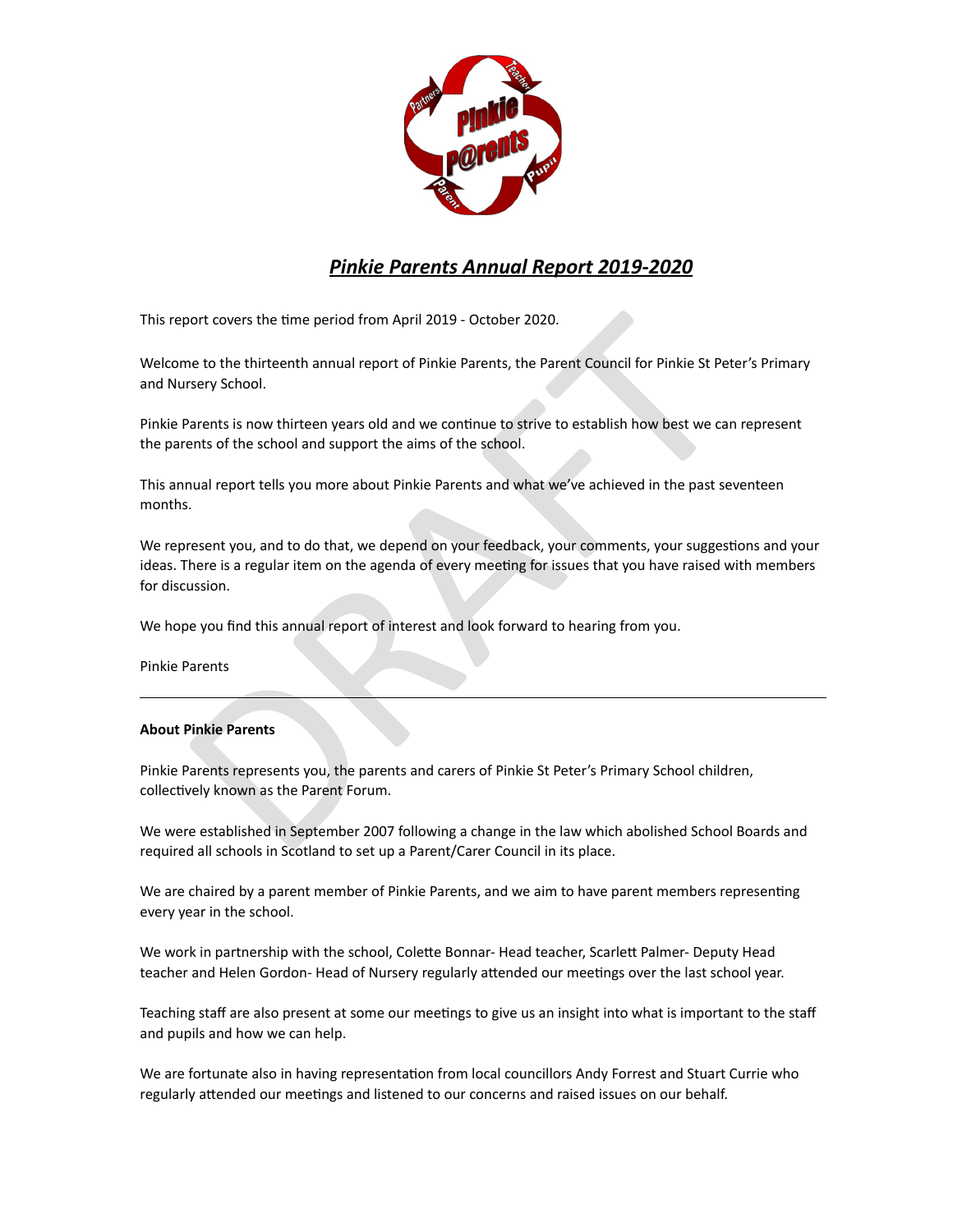

## **Our objectives**

One of our main aims is to identify and represent the views of parents and carers on the education provided by the school and other matters affecting the welfare of all pupils.

Other aims and objectives as stated in our constitution are as follows:

- To work in partnership with the school
- To promote partnership between the school, pupils, all parents of the wider community
- Develop and engage in activities which support the education of and welfare of the pupils
- To promote and encourage the participation of parents in these activities
- To participate in the appointment procedures for Head Teacher and Depute Head Teacher appointments

#### **Review of the year**

lectives<br>our main aims is to identify and represent the views of parents and carers on the educt<br>chool and other matters affecting the welfare of all pupils.<br>Ims and objectives as stated in our constitution are as follows: The past six months have been very different for us as a parent council, we have had to adapt to a new way of communicating and working with the school due to COVID-19. This has also meant that we had to postpone our AGM (due to be held in April) and ask our office bearers to continue their roles for a longer period than normal.

We have adapted well to virtual meetings and votes via email. This will continue for the foreseeable and will be reviewed on a month to month basis.

Our main achievements this year include:

- Discussing issues of importance to the school including the Curriculum for Excellence, Budgets, school inspection and the new nursery build.
- Providing parent involvement on a range of activities at school events.
- Fundraising for the school (separate report).
- Representing the parents at ELAPCM meeting's throughout the year.
- Working with management on the school improvement plan.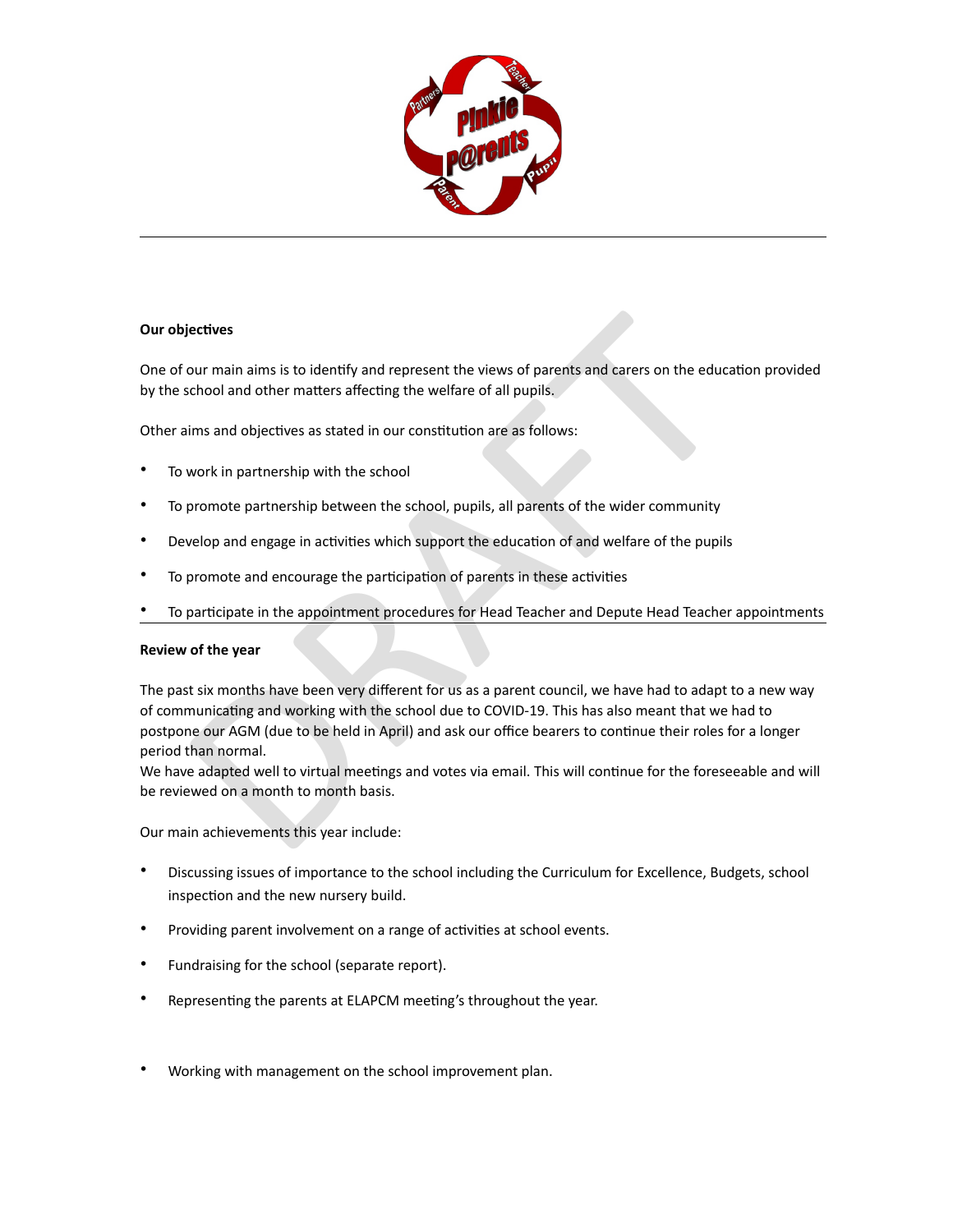

- Continued working with the school management team to develop and maintain communication links with parents and carers focusing on the school website and the use of a Facebook group page and Twitter feed.
- Continuing to work with organisers of the Edinburgh Marathon to fundraise at this event and publicise Pinkie Parents. The annual donation from Edinburgh Marathon will continue while the event finishes in Pinkie Playing fields.
- **Fundraising Group**

Entering to work with the amound donation from Edinburgh Marathon will continue while the events<br>kie Parents. The annual donation from Edinburgh Marathon will continue while the events<br>kie Playing fields.<br>draising Group ha The Fundraising Group had continued to meet and work with the school team to progress opportunities to raise funds to be used to benefit the school and its pupils. This has been on hold since March due to COVID-19, we are now looking at ways in which we can support the school fundraising efforts within government guidelines.

We took the difficult decision to cancel our main fundraising activities for the remainder of 2020 and will review this when possible.

The core fundraising activities for the year 2019-2020 were as follows;

- A fancy Dress Disco held in October 2019, this generated a profit of £305.10
- We joined the online donations website, Easyfundraising. This has made us £504.33 to date.
- We hosted a stall at the Edinburgh Marathon to sell snacks to participants and spectators in May 2019, this generated £464.25 in profit.
- Our School Fair and raffle in June 2019 was our biggest event of the year and we raised £2431.06.

Funds continue to support P7 leaver hoodies and Christmas Parties. We also pledge £100 per class per year and a number of other school wide initiatives including a donation for £1620.00 for digital equipment.

#### **How can you get involved?**

Here are some ideas:

- Volunteer to become a member of Pinkie Parents;
- Volunteer to become a member of the Fundraising Group
- Volunteer at one of our many events through the year;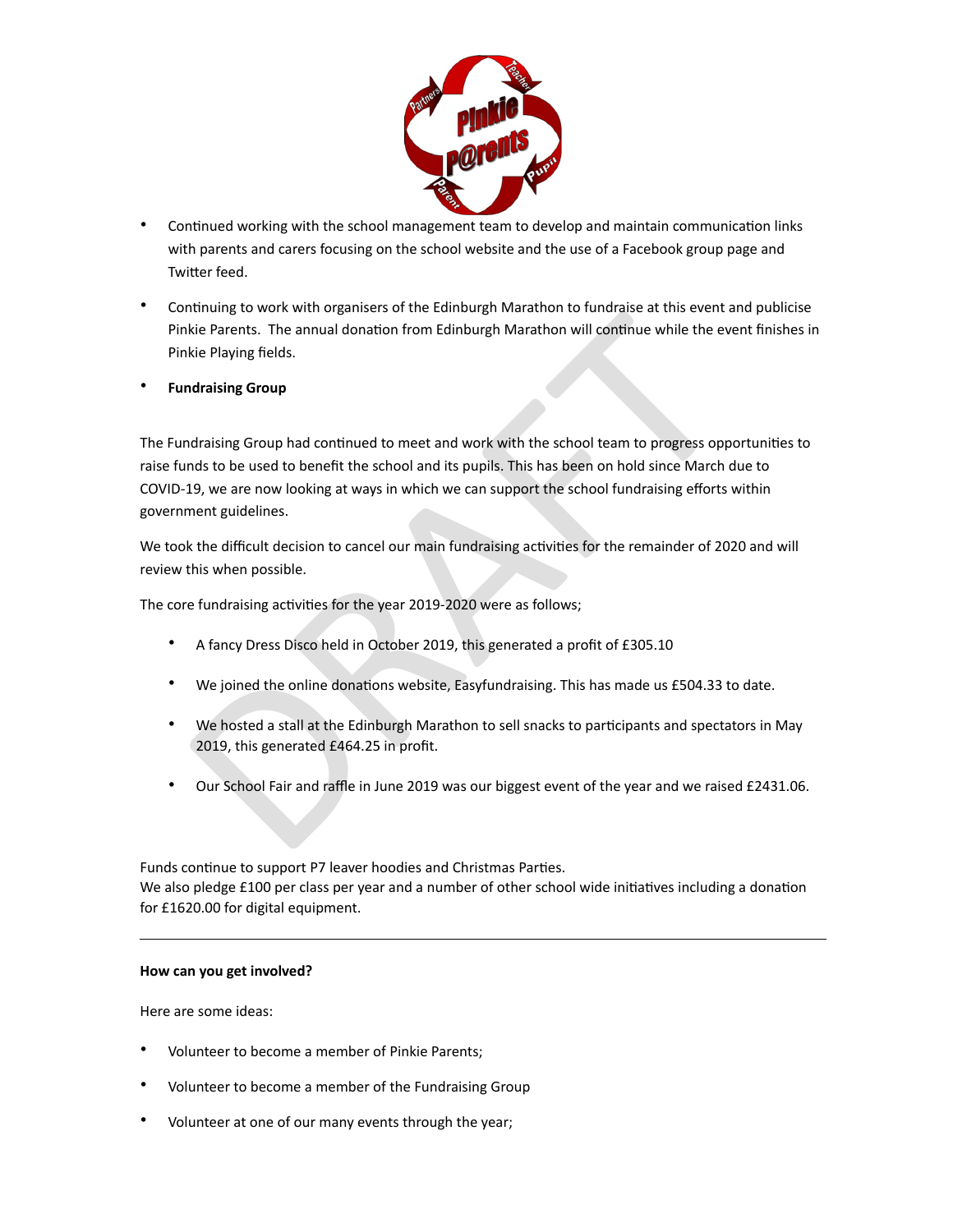

- Attend one of our meetings (they are open to all, not just members);
- Get in touch with your class rep, and give us your suggestions or views about the school and how parents can get involved;
- Fill in any questionnaires or surveys that we issue to obtain your views.

## **Membership of Pinkie Parents**

in any questionnaires or surveys that we issue to obtain your views.<br>
Stribution allows for office bearers to stay on for two years, with representatives being<br>
stribution allows for office bearers to stay on for two years Our constitution allows for office bearers to stay on for two years, with representatives being reviewed annually. Full details of class representatives can be found on the school website.

## **AGM**

Our AGM takes place annually in April and everyone is welcome to attend. We use the AGM to review our achievements and discuss our priorities for the years ahead.

Due to school closures our AGM took place on the 05th of October at 7pm via Skype.

Our newly elected office bearers for the 2020/21 school sessions are:

Chair – Pamela Grant Vice Chair – Gaynor Ross Treasurer – Wendy Barber Clerk – Stephanie Ng

#### **The future…….**

Pinkie Parents aims to represent the views of parents and being involved is one of the best ways for parents to find out how the school is run.

It also provides an opportunity for parents to offer support in fundraising, practical support and organising social events so that parents can get to meet each other.

Everyone is welcome to the meetings – come along just to listen or to get more involved.

More information is available on the school website and any comments or questions may be sent to the Pinkie Parents email address http://edubuzz.org/blogs/pinkie [parentcouncil@pinkie-st-peters.elcschool.org.uk](mailto:parentcouncil@pinkie-st-peters.elcschool.org.uk)